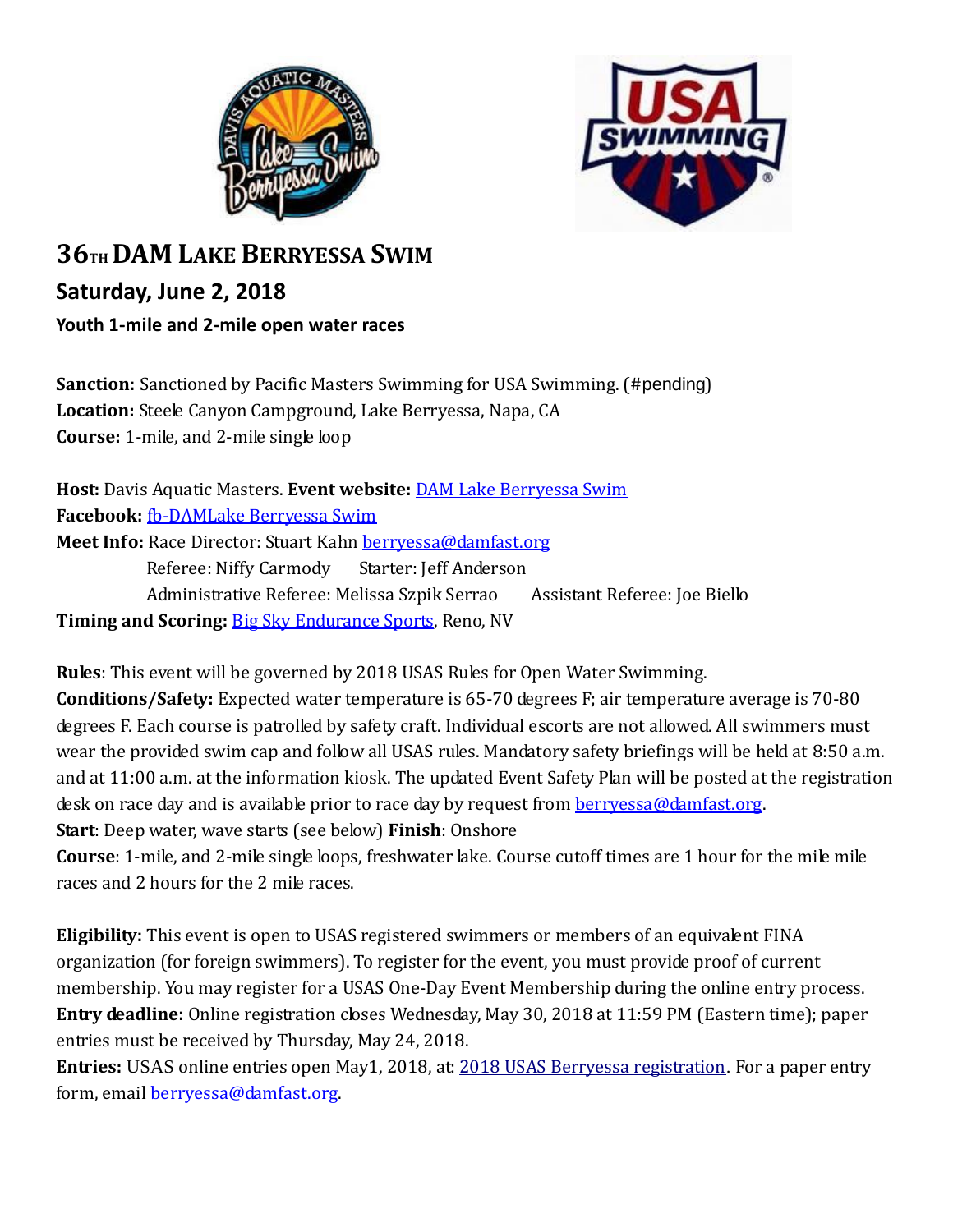#### **Fees:**

| Regular (ends 5/30/2018) | Race Day (6/2/2018)    |  |  |
|--------------------------|------------------------|--|--|
| USAS $$30$ 1 or 2 mile   | USAS $$40$ 1 or 2 mile |  |  |
| USAS \$50 Both swims     | USAS \$60 Both swims   |  |  |

Additional \$3.50 processing fees are applied to online entries.

Entry fees are non-refundable and non-transferable.

Online entry is paid by credit card to "ClubAssistant.com Events"

#### **Fees include:**

- Swim cap
- Official Berryessa Mug (guaranteed only for first 300 Regular entrants. Race Day mugs subject to availability.
- Post Race refreshments
- Online Race Results

**Awards:** Awards will be presented to the top 3 swimmers in each age and gender group for each of the events.

#### **Other Event Details:**

Snacks, water, and sports drink will be provided to all competitors Commemorative t-shirts (\$15) may be purchased during online or mail-in registration.

One food truck from **ChickPeas Kitchen** will be onsite to satisfy your pre- & post-race cravings with fresh Mediterranean menus. They offer healthy yet delicious foods including many vegan and gluten-free options. Race day purchase and pickup.

Limited quantities of merchandise and meals may be available for purchase at the event. Lodging: Primitive (no water or electricity) campsites are available at Steele Canyon, call Amber at [1-707-966-9179](mailto:berryessa@damfast.org) for reservations. Full hookup camping sites are available at Pleasure Cove Marina [\(http://goberryessa.com](http://goberryessa.com/), click on "Forever Resorts Marinas"). Nearest hotels are in Napa, Vacaville, or Fairfield.

#### **Anticipated timeline:**

#### **Check-in and Race Day registration open at 7:30 a.m.**

#### **Race Start Times:**

- 9:10 a.m. 2-mile Boys Ages 13 & Up
- 9:15 a.m. 2-mile Girls Ages 13 & Up
- $\bullet$  11:20 a.m. 1-mile Boys Ages 11 & Up
- $\bullet$  11:25 a.m. 1-mile Girls Ages 11 & Up

#### **Full Event Swim Schedule**

| Wave | Age Group | Event | Time<br>Start i | Race Close |
|------|-----------|-------|-----------------|------------|